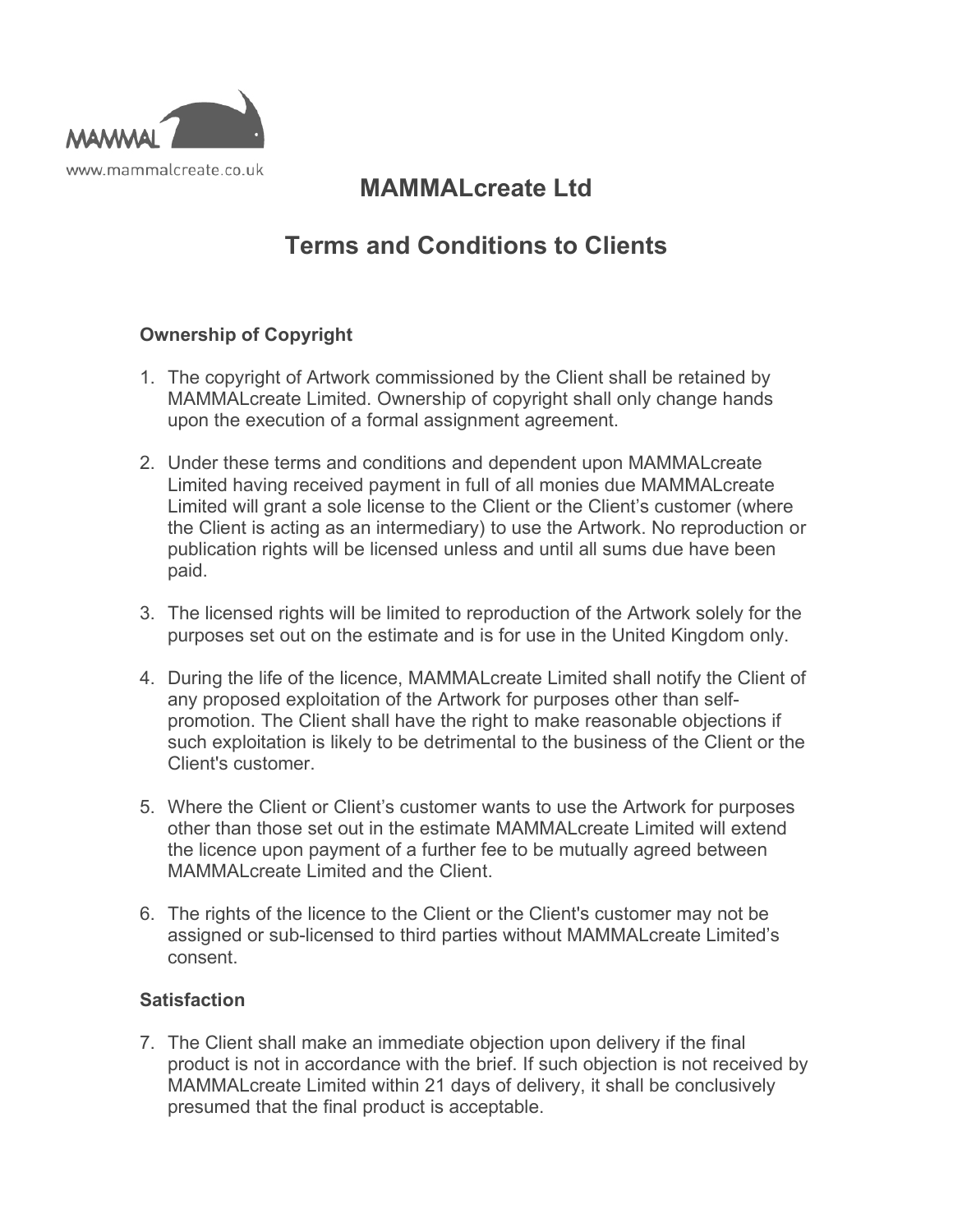## **Payment**

8. The Client shall pay all invoices within 30 days of their receipt. Interest at a rate of 2% per month is payable on any balance unpaid after 30 days of the date of invoice.

## **Cancellation**

- 9. If a commission is cancelled by the Client, the Client shall pay a cancellation fee, in line with the estimate.
- 10.In the event of cancellation, ownership of all rights granted under these terms and conditions shall revert to MAMMALcreate Limited unless the Artwork is based on the Client's visuals or otherwise agreed.
- 11.MAMMALcreate Limited has the right to terminate upon reasonable notice in the event of any breach of these terms and conditions or at its absolute discretion.

### **Changes**

12.If the Client alters the brief and requires subsequent changes, additions or variations, MAMMALcreate Limited may require additional consideration for such work. MAMMALcreate Limited reserves the right to refuse to carry out changes, additions or variations which substantially change the nature of the commission.

#### **Warranties**

- 13.Except where Artwork is based on reference material or visuals supplied by the Client, or where otherwise agreed, MAMMALcreate Limited hereby warrants that the Artwork is original and does not infringe any existing copyright, and further warrants that they have not used the Artwork elsewhere.
- 14.The Client warrants that any necessary permissions have been obtained for the agreed use of reference material or visuals supplied by the Client, or the Client's customer, and shall indemnify MAMMALcreate Limited against any and all claims and expenses, including reasonable legal fees, arising from MAMMALcreate Limited's use of any materials provided by the Client or the Client's customer.

#### **Ownership of Artwork**

- 15.MAMMALcreate Limited shall retain ownership of all Artwork (including roughs and other materials) delivered to the Client.
- 16.MAMMALcreate Limited's original Artwork shall not be intentionally destroyed, damaged, altered, retouched, modified or changed in any way whatsoever without their prior written consent.